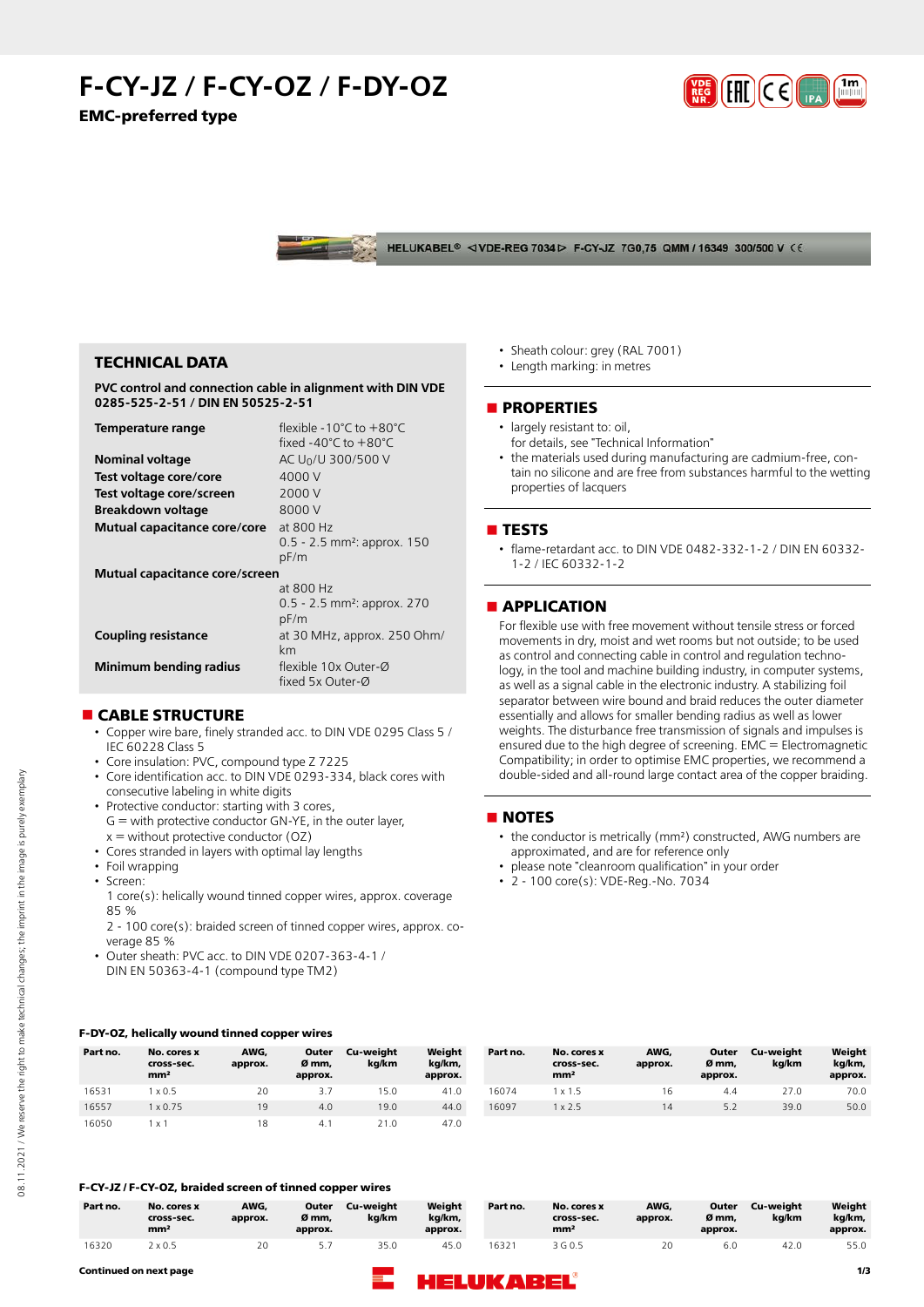# **F-CY-JZ / F-CY-OZ / F-DY-OZ EMC-preferred type**



## **F-CY-JZ / F-CY-OZ, braided screen of tinned copper wires**

| Part no.       | No. cores x<br>cross-sec.<br>mm <sup>2</sup> | AWG,<br>approx. | Outer<br>Ø mm,<br>approx. | Cu-weight<br>kg/km | Weight<br>kg/km,<br>approx. | Part no.       | No. cores x<br>cross-sec.<br>mm <sup>2</sup> | AWG,<br>approx. | Outer<br>Ø mm,<br>approx. | Cu-weight<br>kg/km | Weight<br>kg/km,<br>approx. |
|----------------|----------------------------------------------|-----------------|---------------------------|--------------------|-----------------------------|----------------|----------------------------------------------|-----------------|---------------------------|--------------------|-----------------------------|
| 16533          | $3 \times 0.5$                               | 20              | 6.0                       | 42.0               | 55.0                        | 16566          | $12 \times 0.75$                             | 19              | 11.1                      | 142.0              | 202.0                       |
| 16322          | 4 G 0.5                                      | 20              | 6.5                       | 47.0               | 61.0                        | 16354          | 14 G 0.75                                    | 19              | 11.5                      | 180.0              | 225.0                       |
| 16534          | $4 \times 0.5$                               | 20              | 6.5                       | 47.0               | 61.0                        | 16567          | $14 \times 0.75$                             | 19              | 11.5                      | 180.0              | 225.0                       |
| 16323          | 5 G 0.5                                      | 20              | 6.9                       | 56.0               | 74.0                        | 16355          | 16 G 0.75                                    | 19              | 12.3                      | 200.0              | 275.0                       |
| 16535          | $5 \times 0.5$                               | 20              | 6.9                       | 56.0               | 74.0                        | 16568          | 16 x 0.75                                    | 19              | 12.3                      | 200.0              | 275.0                       |
| 16324          | 6 G 0.5                                      | 20              | 7.6                       | 67.0               | 89.0                        | 16356          | 18 G 0.75                                    | 19              | 12.9                      | 212.0              | 292.0                       |
| 16536          | $6 \times 0.5$                               | 20              | 7.6                       | 67.0               | 89.0                        | 16569          | 18 x 0.75                                    | 19              | 12.9                      | 212.0              | 292.0                       |
| 16325          | 7 G 0.5                                      | 20              | 7.6                       | 69.0               | 98.0                        | 16447          | 19 G 0.75                                    | 19              | 12.9                      | 230.0              | 308.0                       |
| 16537<br>16326 | $7 \times 0.5$<br>8 G 0.5                    | 20<br>20        | 7.6<br>8.4                | 69.0<br>80.0       | 98.0<br>117.0               | 16570<br>16357 | $19 \times 0.75$<br>20 G 0.75                | 19<br>19        | 12.9<br>13.9              | 230.0<br>238.0     | 308.0<br>320.0              |
| 16538          | $8 \times 0.5$                               | 20              | 8.4                       | 80.0               | 117.0                       | 16571          | $20 \times 0.75$                             | 19              | 13.9                      | 238.0              | 320.0                       |
| 16327          | 10 G 0.5                                     | 20              | 9.5                       | 94.0               | 135.0                       | 16358          | 21 G 0.75                                    | 19              | 13.9                      | 246.0              | 378.0                       |
| 16539          | $10 \times 0.5$                              | 20              | 9.5                       | 94.0               | 135.0                       | 16572          | $21 \times 0.75$                             | 19              | 13.9                      | 246.0              | 378.0                       |
| 16328          | 12 G 0.5                                     | 20              | 9.8                       | 108.0              | 157.0                       | 16359          | 24 G 0.75                                    | 19              | 15.4                      | 270.0              | 435.0                       |
| 16540          | $12 \times 0.5$                              | 20              | 9.8                       | 108.0              | 157.0                       | 16573          | 24 x 0.75                                    | 19              | 15.4                      | 270.0              | 435.0                       |
| 16329          | 14 G 0.5                                     | 20              | 10.4                      | 116.0              | 190.0                       | 16360          | 25 G 0.75                                    | 19              | 15.4                      | 281.0              | 415.0                       |
| 16541          | $14 \times 0.5$                              | 20              | 10.4                      | 116.0              | 190.0                       | 16574          | 25 x 0.75                                    | 19              | 15.4                      | 281.0              | 415.0                       |
| 16330          | 16 G 0.5                                     | 20              | 10.9                      | 129.0              | 210.0                       | 16361          | 27 G 0.75                                    | 19              | 15.7                      | 304.0              | 435.0                       |
| 16542          | $16 \times 0.5$                              | 20              | 10.9                      | 129.0              | 210.0                       | 16575          | 27 x 0.75                                    | 19              | 15.7                      | 304.0              | 435.0                       |
| 16331          | 18 G 0.5                                     | 20              | 11.4                      | 145.0              | 217.0                       | 16362          | 30 G 0.75                                    | 19              | 16.4                      | 320.0              | 450.0                       |
| 16543          | $18 \times 0.5$                              | 20              | 11.4                      | 145.0              | 217.0                       | 16576          | 30 x 0.75                                    | 19              | 16.4                      | 320.0              | 450.0                       |
| 16332          | 20 G 0.5                                     | 20              | 12.2                      | 172.0              | 240.0                       | 16363          | 32 G 0.75                                    | 19              | 17.0                      | 342.0              | 484.0                       |
| 16544          | $20 \times 0.5$                              | 20              | 12.2                      | 172.0              | 240.0                       | 16577          | 32 x 0.75                                    | 19              | 17.0                      | 342.0              | 484.0                       |
| 16333          | 21 G 0.5                                     | 20              | 12.2                      | 188.0              | 250.0                       | 16166          | 34 G 0.75                                    | 19              | 17.8                      | 345.0              | 502.0                       |
| 16545          | $21 \times 0.5$                              | 20              | 12.2                      | 188.0              | 250.0                       | 16578          | 34 x 0.75                                    | 19              | 17.8                      | 345.0              | 502.0                       |
| 16334          | 24 G 0.5                                     | 20              | 13.7                      | 235.0              | 300.0                       | 16364          | 36 G 0.75                                    | 19              | 17.8                      | 350.0              | 535.0                       |
| 16546          | $24 \times 0.5$                              | 20              | 13.7                      | 235.0              | 300.0                       | 16579          | 36 x 0.75                                    | 19              | 17.8                      | 350.0              | 535.0                       |
| 16335          | 25 G 0.5                                     | 20              | 13.7                      | 240.0              | 314.0                       | 16448          | 37 G 0.75                                    | 19              | 17.8                      | 361.0              | 592.0                       |
| 16547          | $25 \times 0.5$                              | 20              | 13.7                      | 240.0              | 314.0                       | 16580          | 37 x 0.75                                    | 19              | 17.8                      | 361.0              | 592.0                       |
| 16336          | 30 G 0.5                                     | 20              | 14.4                      | 295.0              | 360.0                       | 16365          | 40 G 0.75                                    | 19              | 18.4                      | 369.0              | 610.0                       |
| 16548          | $30 \times 0.5$                              | 20              | 14.4                      | 295.0              | 360.0                       | 16581          | 40 x 0.75                                    | 19              | 18.4                      | 369.0              | 610.0                       |
| 16337          | 32 G 0.5                                     | 20              | 15.1                      | 301.0              | 425.0                       | 16491          | 41 G 0.75                                    | 19              | 19.3                      | 400.0              | 622.0                       |
| 16549          | 32 x 0.5                                     | 20              | 15.1                      | 301.0              | 425.0                       | 16366          | 50 G 0.75                                    | 19              | 21.0                      | 461.0              | 777.0                       |
| 16165          | 34 G 0.5                                     | 20              | 15.6                      | 312.0              | 433.0                       | 16582          | $50 \times 0.75$                             | 19              | 21.0                      | 461.0              | 777.0                       |
| 16550          | 34 x 0.5                                     | 20              | 15.6                      | 312.0              | 433.0                       | 16367          | 61 G 0.75                                    | 19              | 22.3                      | 540.0              | 900.0                       |
| 16338          | 36 G 0.5                                     | 20              | 15.6                      | 318.0              | 446.0                       | 16583          | 61 x 0.75                                    | 19              | 22.3                      | 540.0              | 900.0                       |
| 16551          | 36 x 0.5                                     | 20              | 15.6                      | 318.0              | 446.0                       | 16368          | 80 G 0.75                                    | 19              | 25.7                      | 711.0              | 1210.0                      |
| 16339          | 40 G 0.5                                     | 20              | 16.4                      | 343.0              | 475.0<br>475.0              | 16584          | 80 x 0.75                                    | 19<br>19        | 25.7                      | 711.0<br>900.0     | 1210.0<br>1445.0            |
| 16552<br>16490 | $40 \times 0.5$<br>41 G 0.5                  | 20<br>20        | 16.4<br>17.0              | 343.0<br>348.0     | 486.0                       | 16369<br>16585 | 100 G 0.75<br>$100 \times 0.75$              | 19              | 28.5<br>28.5              | 900.0              | 1445.0                      |
| 16340          | 50 G 0.5                                     | 20              | 18.5                      | 406.0              | 573.0                       | 16370          | $2 \times 1$                                 | 18              | 6.5                       | 50.0               | 65.0                        |
| 16553          | $50 \times 0.5$                              | 20              | 18.5                      | 406.0              | 573.0                       | 16371          | 3 G 1                                        | 18              | 6.9                       | 60.0               | 80.0                        |
| 16341          | 61 G 0.5                                     | 20              | 19.6                      | 508.0              | 653.0                       | 16052          | $3 \times 1$                                 | 18              | 6.9                       | 60.0               | 81.0                        |
| 16554          | 61 x 0.5                                     | 20              | 19.6                      | 508.0              | 653.0                       | 16372          | 4 G 1                                        | 18              | $7.6$                     | 71.0               | 98.0                        |
| 16342          | 80 G 0.5                                     | 20              | 22.5                      | 680.0              | 784.0                       | 16053          | 4 x 1                                        | 18              | 7.6                       | 71.0               | 98.0                        |
| 16555          | 80 x 0.5                                     | 20              | 22.5                      | 680.0              | 784.0                       | 16373          | 5 G 1                                        | 18              | $8.2$                     | 88.0               | 127.0                       |
| 16343          | 100 G 0.5                                    | 20              | 25.0                      | 804.0              | 995.0                       | 16054          | 5 x 1                                        | 18              | 8.2                       | 88.0               | 127.0                       |
| 16556          | $100 \times 0.5$                             | 20              | 25.0                      | 804.0              | 995.0                       | 16374          | 6 G 1                                        | 18              | 9.0                       | 97.0               | 144.0                       |
| 16344          | $2 \times 0.75$                              | 19              | 6.2                       | 40.0               | 59.0                        | 16055          | 6 x 1                                        | 18              | 9.0                       | 97.0               | 144.0                       |
| 16345          | 3 G 0.75                                     | 19              | 6.6                       | 52.0               | 66.0                        | 16375          | 7 G 1                                        | 18              | 9.0                       | 111.0              | 158.0                       |
| 16559          | 3 x 0.75                                     | 19              | 6.6                       | 52.0               | 66.0                        | 16056          | $7 \times 1$                                 | 18              | 9.0                       | 111.0              | 158.0                       |
| 16346          | 4 G 0.75                                     | 19              | 7.1                       | 60.0               | 77.0                        | 16376          | 8 G 1                                        | 18              | 10.0                      | 127.0              | 197.0                       |
| 16560          | 4 x 0.75                                     | 19              | 7.1                       | 60.0               | 77.0                        | 16057          | 8 x 1                                        | 18              | 10.0                      | 127.0              | 197.0                       |
| 16347          | 5 G 0.75                                     | 19              | 7.8                       | 71.0               | 93.0                        | 16377          | 10 G 1                                       | 18              | 11.3                      | 150.0              | 232.0                       |
| 16561          | 5 x 0.75                                     | 19              | 7.8                       | 71.0               | 93.0                        | 16058          | $10 \times 1$                                | 18              | 11.3                      | 150.0              | 232.0                       |
| 16348          | 6 G 0.75                                     | 19              | 8.4                       | 80.0               | 113.0                       | 16378          | 12 G 1                                       | 18              | 11.9                      | 184.0              | 260.0                       |
| 16562          | 6 x 0.75                                     | 19              | 8.4                       | 80.0               | 113.0                       | 16059          | $12 \times 1$                                | 18              | 11.9                      | 184.0              | 260.0                       |
| 16349          | 7 G 0.75                                     | 19              | 8.4                       | 91.0               | 130.0                       | 16379          | 14 G 1                                       | 18              | 12.4                      | 196.0              | 302.0                       |
| 16563          | 7 x 0.75                                     | 19              | 8.4                       | 91.0               | 130.0                       | 16060          | $14 \times 1$                                | 18              | 12.4                      | 196.0              | 302.0                       |
| 16350          | 8 G 0.75                                     | 19              | 9.5                       | 110.0              | 145.0                       | 16380          | 16 G 1                                       | 18              | 13.0                      | 209.0              | 346.0                       |
| 16564          | $8 \times 0.75$                              | 19              | 9.5                       | 110.0              | 145.0                       | 16061          | $16 \times 1$                                | 18              | 13.0                      | 209.0              | 345.0                       |
| 16351          | 10 G 0.75                                    | 19              | 10.7                      | 137.0              | 180.0                       | 16381          | 18 G 1                                       | 18              | 14.0                      | 260.0              | 380.0                       |
| 16565          | $10 \times 0.75$                             | 19              | 10.7                      | 137.0              | 180.0                       | 16062          | $18 \times 1$                                | 18              | 14.0                      | 260.0              | 380.0                       |
| 16353          | 12 G 0.75                                    | 19              | 11.1                      | 142.0              | 202.0                       | 16352          | 19 G 1                                       | 18              | 14.0                      | 280.0              | 412.0                       |